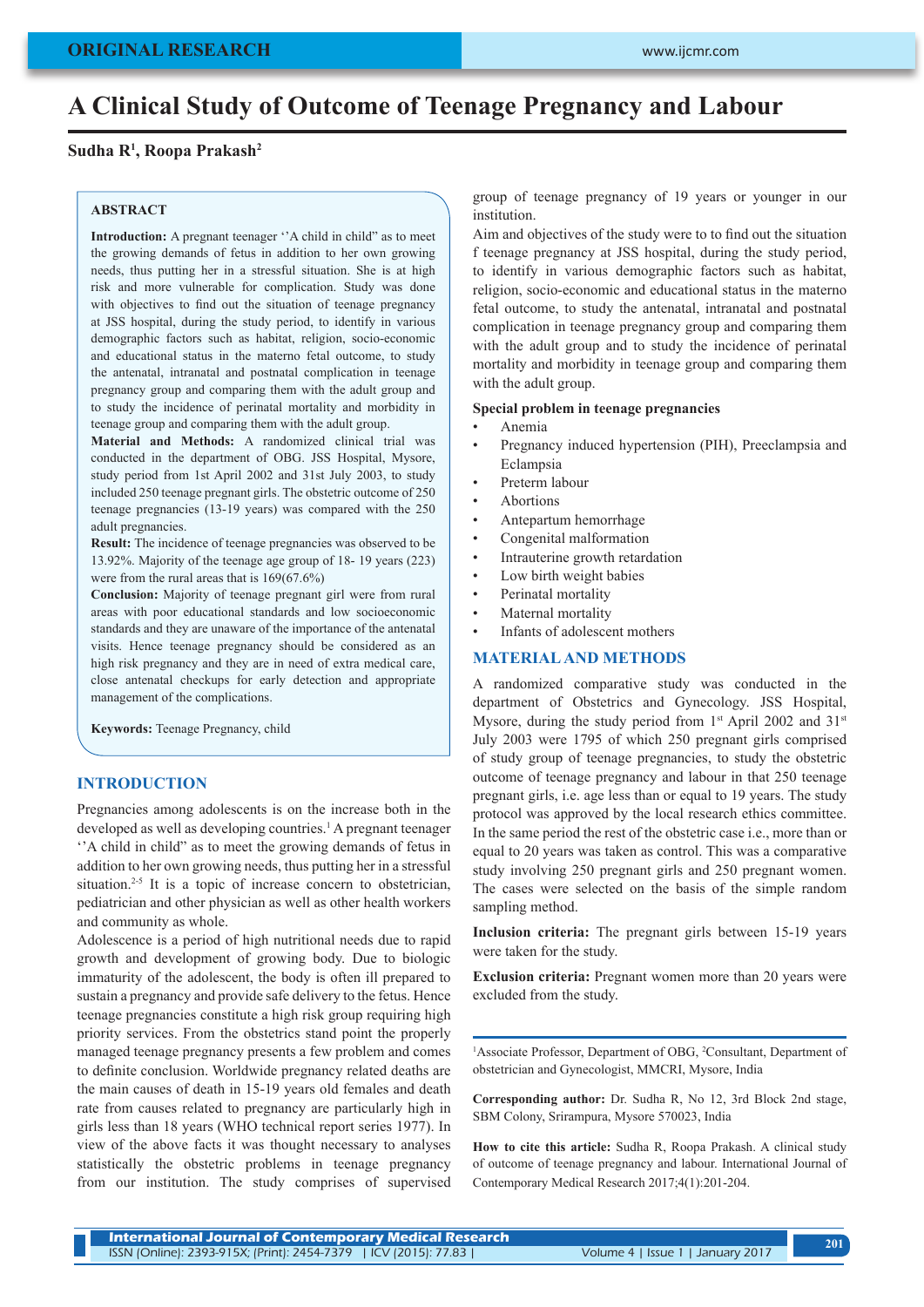# **STATISTICAL ANALYSIS**

Data was analyzed by using percentages, mean values, standard deviation and proportion or chi-square tests of significances. The values calculated were compared with the table values (readily available or prepared) at 0.05 and 0.01 levels of significances for the corresponding degrees of freedom. P < 0.05 was considered as significant and P>0.05 was considered as not significant.

# **RESULTS**

The total number of pregnant women admitted in JSS hospital in the study period were 1795 of which 250 pregnant girls comprised of study group of teenage pregnancies. Analysis of the incidence of teenage pregnancies retrospectively for the last 2 years f 2001 and 2000 in our hospital was done. The percentage was 10.86 and 10.65% respectively. In present study, the incidence was 13.92%.

In the present study, the percentage of teenage pregnancy in teenage girls are 15years (1, 0.4%), 16years (21,8.4%) 17years (21, 8.4%), 18 years (101, 40.4% ) and 19years (127,48.8%). The average age was 18.3 years with a standard deviation of 0.8 years. The youngest mother in the present study was 15 years. The age related incidence of the teenage pregnancies revealed on higher incidence of increasing age, which is common tendency observed in all other studies.

 215 (86%) belonged to Hindu religion, 17 (10.8%) to Muslim religion and only 8 (3.2%) were Christian. 69 (67.6%) of pregnant teenage girls were from rural areas and the remaining 81 (32.4%) were from urban areas. Majority of the pregnant teenagers were illiterates i.e., 105 (42%). This was because most of them were from rural areas (67.6%) where the general literacy rate is very poor. 87 (34.8%) belonged to low socio-economic status, 107 (42.8%) to middle socio-economic status and only 6 (2.4%) belonged to high socio-economic group. 142(56.8%) were booked cases, 36 (14.4%) were unbooked cases

The majority of teenage girls were primigravidae. Among the gravida –II 7 (2.8%) had previous spontaneous abortion, 3 (12%) had previous perinatal deaths. Among 5 gravida –III, 3 had perinatal deaths, 2 had spontaneous abortion. Among 3 multigravida one had all the 1<sup>st</sup> trimister spontaneous abortions among and other 2 had history of 1 perinatal death and abortion and in 1, The present pregnancy also ended up in spontaneous first trimester abortion.

The average height study group was 150.5cms with a standard deviation 4.4 cm. The majority of teenagers were seen in the height group of 146-150cms (138, 55.2%).

The table 1 and 2 shows various ante natal complications and complications during labor observed in the study group of teenage pregnancy girls compared with the control group of pregnant women.

| <b>SI</b>                                               | <b>Antenatal complication</b>   | <b>Teenage group</b> |               | <b>Adult group</b> |               | $P - value$ | <b>Inference</b> |
|---------------------------------------------------------|---------------------------------|----------------------|---------------|--------------------|---------------|-------------|------------------|
| $\mathbf{N}\mathbf{0}$                                  |                                 | <b>Number</b>        | $\frac{0}{0}$ | <b>Number</b>      | $\frac{0}{0}$ |             |                  |
|                                                         | Anemia                          | 85                   | 34.0          | 49                 | 19.6          | < 0.05      | S                |
| $\overline{2}$                                          | PIH (Gestational Hypertenstion) | 25                   | 10.00         | 12                 | 4.8           | < 0.05      | S                |
| 3                                                       | Preeclampsia                    | 11                   | 4.4           | 3                  | 1.2           | < 0.05      | S                |
| $\overline{4}$                                          | Eclampsia                       | $\overline{4}$       | 1.6           | $\overline{2}$     | 0.4           | < 0.05      | S                |
| 5                                                       | Preterm Labour                  | 23                   | 9.2           | 11                 | 4.4           | < 0.05      | S                |
| 6                                                       | Abortion                        | 14                   | 5.6           | 6                  | 2.4           | < 0.05      | S                |
| $\overline{7}$                                          | Molar Pregnancy                 |                      | 0.4           | $\overline{0}$     | $\theta$      | $\Omega$    | $\mathbf{0}$     |
| 8                                                       | Hyperemesis                     | 10                   | 4.0           | 5                  | 2.0           | < 0.05      | S                |
| 9                                                       | Malpresentation                 | 8                    | 3.2           | $\overline{7}$     | 2.8           | >0.05       | <b>NS</b>        |
| 10                                                      | Multiple pregnancy              | 3                    | 1.2           | 3                  | 1.2           | >0.05       | <b>NS</b>        |
| 11                                                      | Abruptio Placenta               |                      | 0.4           | $\mathbf{0}$       | $\theta$      | $\theta$    | $\theta$         |
| 12                                                      | Placenta Previa                 |                      | 0.4           | 5                  | 2.0           | $\Omega$    | $\mathbf{0}$     |
| 13                                                      | <b>PROM</b>                     | 14                   | 5.6           | 9                  | 3.6           | < 0.05      | S                |
| 14                                                      | <b>IUGR</b>                     | 9                    | 3.6           | $\overline{4}$     |               | >0.05       | <b>NS</b>        |
| 15                                                      | <b>IUFD</b>                     | 6                    | 2.4           | 6                  | 2.4           | < 0.05      | S                |
| 16                                                      | Rh negative                     | $\overline{7}$       | 2.8           | 9                  | 3.6           | >0.05       | <b>NS</b>        |
| 17                                                      | Cardiac disease                 | 4                    | 6.6           | $\overline{2}$     | 0.8           | >0.05       | <b>NS</b>        |
| P > 0.05 not significant (NS); P < 0.05 Significant (S) |                                 |                      |               |                    |               |             |                  |
| Table-1: Antenatal complications                        |                                 |                      |               |                    |               |             |                  |

| <b>SI</b>                                                   | <b>Complications during labour</b>   |               | <b>Adult group</b><br>Teenage group |                | P value       | Inference |           |
|-------------------------------------------------------------|--------------------------------------|---------------|-------------------------------------|----------------|---------------|-----------|-----------|
| no                                                          |                                      | <b>Number</b> | $\frac{0}{0}$                       | <b>Number</b>  | $\frac{0}{0}$ |           |           |
|                                                             | <b>CPD</b>                           | 24            | 9.6                                 | 19             | 7.6           | >0.05     | <b>NS</b> |
| 2                                                           | Contracted pelvis                    |               | 2.8                                 | 10             |               | >0.05     | <b>NS</b> |
| $\overline{3}$                                              | Prolonged labour                     |               | C.                                  | $\overline{c}$ | 0.8           | >0.05     | <b>NS</b> |
| $\overline{4}$                                              | Malprsentation                       | 8             | 3.2                                 | ┑              | 2.84          | >0.05     | <b>NS</b> |
| .5                                                          | Fetal distress                       | 34            | 13.6                                | 16             | 6.4           | < 0.05    |           |
| 6                                                           | Cord presentation                    |               | 0.4                                 |                |               |           |           |
|                                                             | Retained placenta                    | ◠             | 0.8                                 |                | 0.4           | >0.05     | <b>NS</b> |
| 8                                                           | <b>PPH</b>                           |               | 0.4                                 |                | $\bigcirc$    | < 0.05    | S         |
| $P > 0.05$ not significant (NS), $P < 0.05$ Significant (S) |                                      |               |                                     |                |               |           |           |
|                                                             | Table 2. Complications during labour |               |                                     |                |               |           |           |

**Table-2:** Complications during labour

| 202 | <b>International Journal of Contemporary Medical Research</b> |                                              |  |  |  |  |
|-----|---------------------------------------------------------------|----------------------------------------------|--|--|--|--|
|     | Volume 4   Issue 1   January 2017   ICV (2015): 77.83         | ISSN (Online): 2393-915X; (Print): 2454-7379 |  |  |  |  |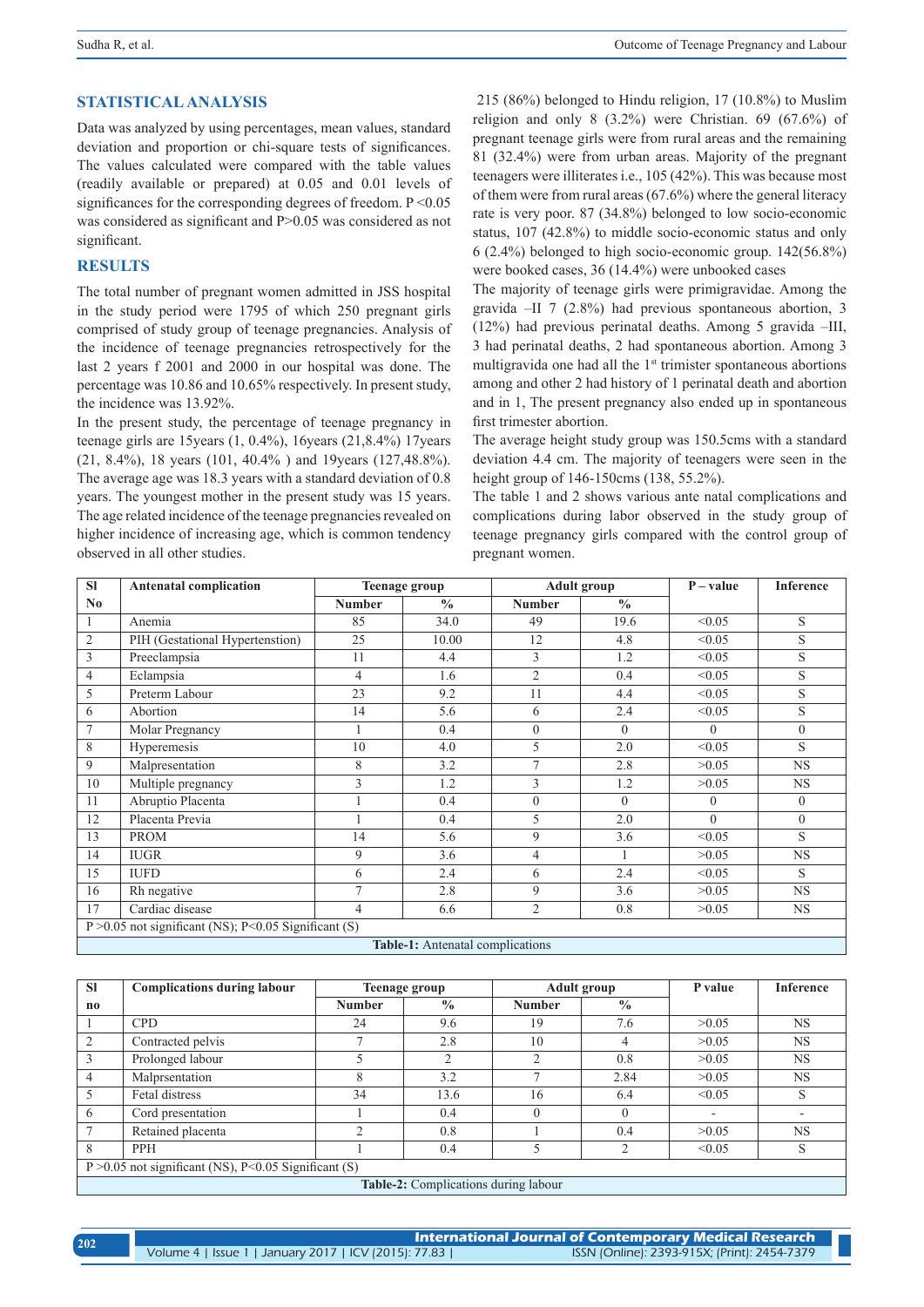| <b>SI</b>                                                  | <b>Modes</b>          | <b>Teenage group</b> |               | <b>Adult group</b> |               | P value | <b>Inference</b> |
|------------------------------------------------------------|-----------------------|----------------------|---------------|--------------------|---------------|---------|------------------|
| no                                                         |                       | <b>Number</b>        | $\frac{0}{0}$ | <b>Number</b>      | $\frac{0}{0}$ |         |                  |
|                                                            | <b>FTND</b>           | 96                   | 38.4          | 154                | 61.6          | < 0.05  |                  |
| 2                                                          | <b>PTND</b>           | 23                   | 9.2           |                    | 4.4           | < 0.05  |                  |
|                                                            | ABD                   |                      | 0.8           | Nil                | Nil           | < 0.05  |                  |
|                                                            | Instrumental delivery | 29                   | 11.6          | 22                 | 8.8           | < 0.05  |                  |
|                                                            | <b>LSCS</b>           | 89                   | 35.6          | 55                 | 22            | < 0.05  |                  |
| $P > 0.05$ not significant (NS) $P < 0.05$ Significant (S) |                       |                      |               |                    |               |         |                  |
| Table-3: Mode of delivery                                  |                       |                      |               |                    |               |         |                  |

| <b>SI</b>                                               | <b>Complications</b> | <b>Teenage group</b> |               | <b>Adult group</b> |               | P value | <b>Inference</b> |
|---------------------------------------------------------|----------------------|----------------------|---------------|--------------------|---------------|---------|------------------|
| $\mathbf{n}$                                            |                      | <b>Number</b>        | $\frac{0}{0}$ | <b>Number</b>      | $\frac{0}{0}$ |         |                  |
|                                                         | Prematurity          | 23                   | 9.2           | 11                 | 4.4           | < 0.05  | S                |
|                                                         | Low birth weight     | 69                   | 28.8          | 41                 | 16.5          | < 0.05  | S                |
|                                                         | Post maturity        |                      | 0.4           |                    |               |         |                  |
| $\overline{4}$                                          | Birth asphyxia       | 26                   | 10.4          | 14                 | 5.6           | < 0.05  | S                |
|                                                         | Congenital anomalies |                      | 3.2           |                    | 0.8           | < 0.05  | S                |
| 6                                                       | Perinatal fetal loss | 15                   | 6.5           | 6                  | 2.4           | < 0.05  | S                |
| P > 0.05 not significant (NS) P < 0.05 Significant (S). |                      |                      |               |                    |               |         |                  |
| <b>Table-4:</b> Fetal outcome                           |                      |                      |               |                    |               |         |                  |

#### **Indication for cesarean section**

The indications for cesarean section were Fetal distress 34 (13.6%), CPD 24 (9.6%), Malpresentation, Contracted pelvis and Previous LSCS (table-3).

#### **Indication for outlet forceps delivery**

The various indications for outlet forceps delivery in teenagers were Fetal distress (4.4%), Failure to secondary forceps (1.6%), Preterm (0.8%), Cardiac disease, Anemia, Eclampsia and preclamsia had 0.4% (table-4).

In majority there were 93 (43.6%) babies in teenagers vs 94 (39.8%) in adults weighed between 2500-2999 gms in term babies. In preterm babies there were 14 (53.8%) babies in teenagers compared to 3 (27.2%) in adults weighed between 1500-1999gms. The perinatal fetal mortality rate in teenage group was observed to be almost 3 times higher in teenage group i.e., 15 (6.5%) Vs adult group 6 (2.4%).

# **DISCUSSION**

The obstetric outcome of 250 teenage pregnancies (13-19 years) was compared with the 250 adult pregnancies (20 years and above) in JSS institution during the period of 1-4-2002 to 30-7- 2003. Majority of the teenage study group belonged to the age group of 18- 19 years (223) and 122(48.8%) of the teenagers were at the 19 years. Average age was 18.3 years. The youngest mother was 15 years of age. There was a sharp increase in the teenage pregnancies with the increasing age. The incidence of teenage pregnancies as quoted by different authors in various literature ranges between 3.63%- 42% and present study shows 13.92%.5,8

The wide variation in the percentage of the unbooked cases from 14.4% -80% may be again due to the different population catered by the hospital, present study documented 14.4% unbooked cases which is compared to 18.23% by Arun H nayak.<sup>2</sup> All unbooked cases were anemic in the present study, where as other literature showed variability between 5.6%-47%.<sup>2</sup> In the present study incidence of anemia was 34% which is compared to 47% by Kachawa (1979). The young and growing girls places increased nutritional burden on the preexisting and nutritional status.

The incidence of PIH and preeclampsia in various literatures varied from 9.8% to 35% and overwhelming evidence from the literature is of a greater risk of PIH and preeclampsia in young and teenage pregnancies. On the other hand, Hulka and Schaff, Osbourne and Zacker found no difference in the incidence in PIH and preeclampsia was 14.4% which is compared to 11.32% and 13.05% by Arun H Nayak and Kedar Padte respctively.8

The incidence (9.2%) of preterm labour in teenagers may be due the fact that there was a increased incidence of anemia, PIH, preeclampsia, malnutrition and also due to the biological immaturity of these teenagers whereas incidence in various literature ranging from 15%- 37%.2,3,6 The incidence of abortion in various literatures varied from 5.5%- 17.9%.<sup>4</sup> The incidence of abortion in the present was 5.6% which can be comparable 5.5% and 6.2% by Semmens and Anzar respectively. Several authors reported induced abortion among teenagers especially in unmarried girls, in the present study the induced abortion was due to congenital anomalies in 3 cases and MTP done for 2 unmarried teenage girls. The incidence of the caesarean section as quoted in the various literatures ranging from 6.8% to  $18\%$ .<sup>1,2,4,8</sup> In the present study (35.6%), incidence of caesarean section was more compared various literature. Hassan and Falls (1964) pointed out that the incidence of caesarean delivery for CPD tends to rise in very young patients and reported an incidence of 7.6%. Anima, Bhattacharya (1985) reported a higher prematurity rate of 34.6% and Philips 30.8.<sup>5,6</sup> In present study incidence of prematurity was 23 (9.2%) compared to 11 (4.4%) in adult group.

The literature shows the perinatal mortality rate /1000 live births in various literature ranging from 42% to 144%3,4,6,8 however in the present study it was 64.9%.

# **CONCLUSION**

It is clearly evident from the present study the incidence of teenage pregnancy amounting to 13.92%.Majority of teenage pregnant girl were from rural areas with poor educational standards and low socioeconomic standards and they are unaware of the importance of the antenatal visits. Though the